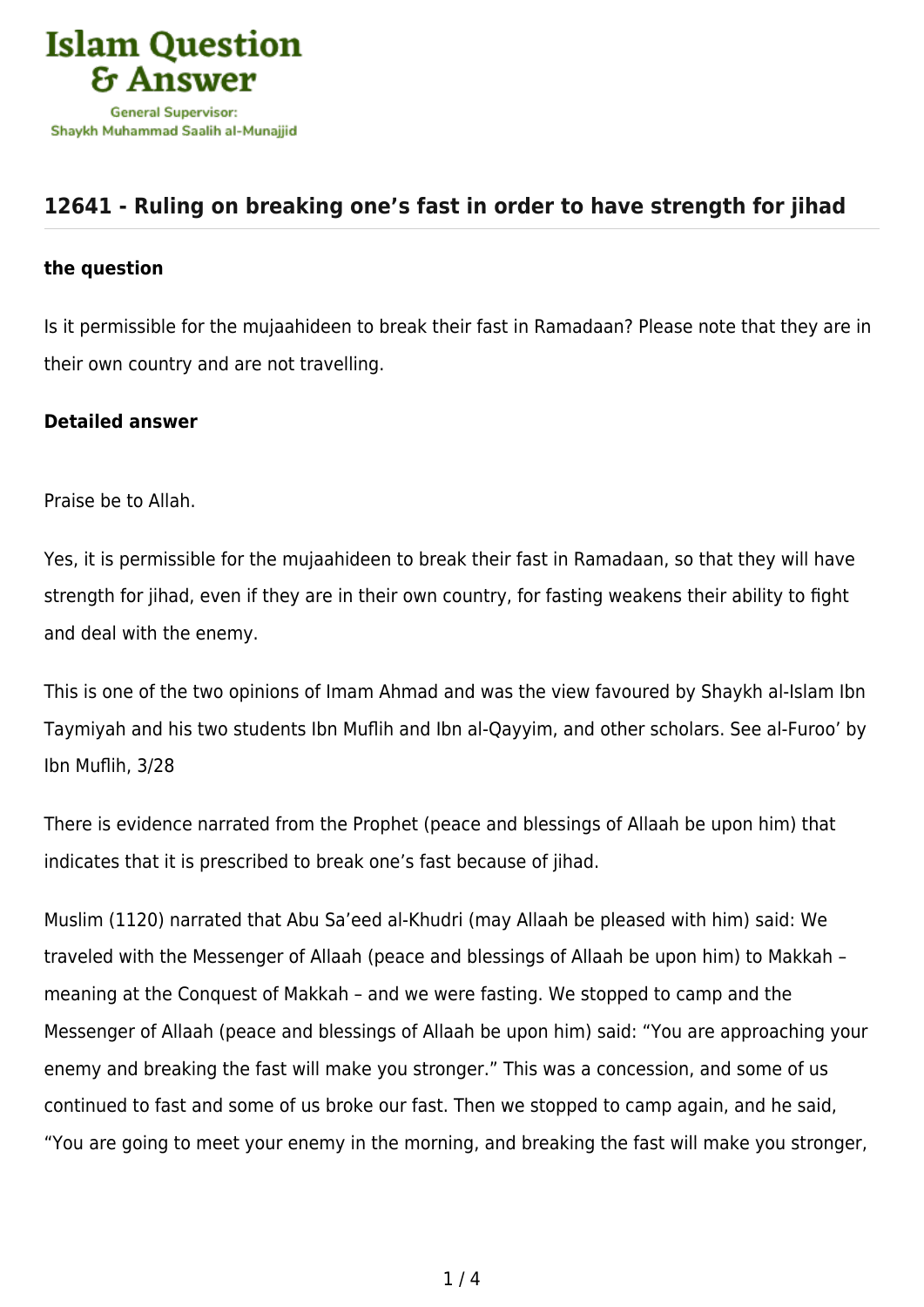

so break your fast." So we had no choice but to break our fast.

Abu Dawood (2365) narrated that one of the companions of the Prophet (peace and blessings of Allaah be upon him) said: I saw the Messenger of Allaah (S) telling the people on a journey in the year of the Conquest (of Makkah) to break their fast. He said, "Gain strength to face your enemy."

Al-Haafiz said in al-Talkhees al-Habeer: this was classed as saheeh by al-Haakim and Ibn 'Abd al-Barr

These two hadeeths indicate that the command to break the fast was not because of travelling, rather it was in order to gain strength for jihad.

It says in al-Muntaqa Sharh Muwatta' al-Imam Maalik:

The words "Gain strength to face your enemy" indicate that this was the reason breaking the fast. If the reason was travelling then he would not have explained it as being in order to gain strength to face the enemy, rather he would have said it was because of travelling.

Al-Manaawi said in Fayd al-Qadeer:

He said, "You are going to meet your enemy in the morning." According to another version, "You have come close to your enemy…" From the fact that he gave the reason as their approaching the enemy and their needing physical strength to meet their enemy, it may be understood that in this case the fast was broken because of jihad, not because of travelling. If the enemy attacked them in their own land [i.e., when they were not travelling] and they needed physical strength, then it would be permissible for them to break their fast, based on what is said, because that is more necessary than breaking one's fast just because of travelling.

Ibn al-Qayyim said in Zaad al-Ma'aad (2/53-54):

The Prophet (peace and blessings of Allaah be upon him) commanded them to break their fast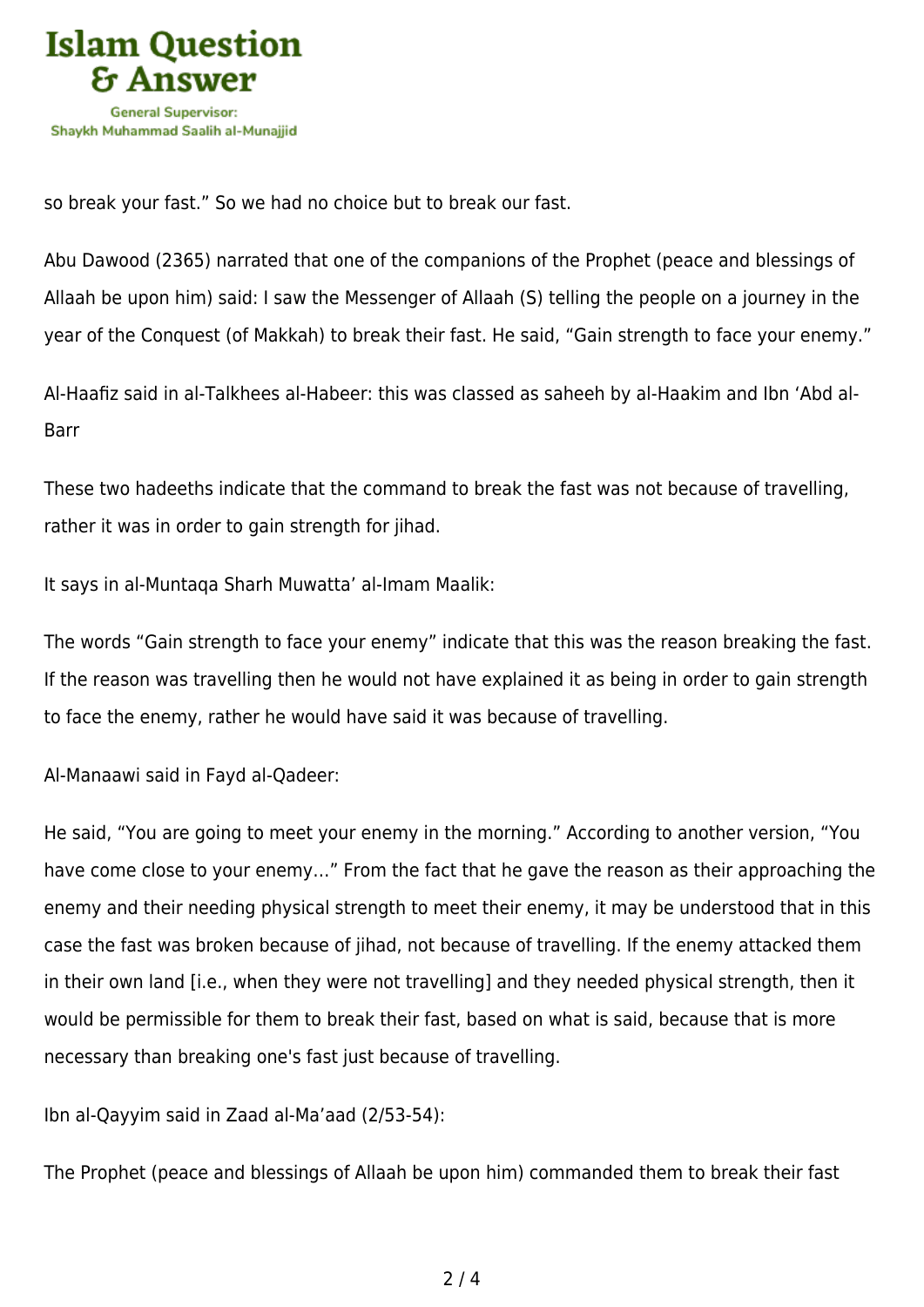

**General Supervisor:** Shavkh Muhammad Saalih al-Munaiiid

when they got close to their enemy so that they would have the strength to fight them. If such a situation happened when they were not travelling, and breaking their fast would make them stronger to face their enemy, would they be allowed to break their fast? There are two opinions on this matter, the one which is based on the soundest evidence is that they are allowed to do that. This is the view favoured by Ibn Taymiyah, and this is the view stated in the fatwa he issued to the Muslim troops when they met the enemy on the outskirts of Damascus. Undoubtedly breaking the fast for that reason is more necessary than breaking it for travelling alone, rather the fact that the traveller is allowed not to fast alerts us to the fact that it is allowed in this situation (i.e., jihad), for it is more apt that it be allowed in this case because physical strength in that case only benefits the traveller himself, whereas in this case it benefits the mujahid and the Muslims, and because the hardship of jihad is greater than the hardship of travel, and because the interest served by the mujahid not fasting is greater than the interest served by the traveller not fasting. And Allaah says (interpretation of the meaning):

"And make ready against them all you can of power"

## [al-Anfaal 8:60]

Breaking one's fast when meeting the enemy is one of the greatest means of strength and power… and the Prophet (peace and blessings of Allaah be upon him) said, when they drew close to their enemy: "You are approaching your enemy and breaking the fast will make you stronger." This was a concession, and some of us fasted and some of us broke our fast. Then we stopped to camp again, and he said, "You are going to meet your enemy in the morning, and breaking the fast will make you stronger, so break your fast." So we had no choice but to break our fast.

So he gave the reason that they were approaching the enemy and they needed their physical strength to meet the enemy. This is a reason other than travel. Travel is a separate reason in and of itself, and he did not mention it or refer to it here. So in conclusion the principles and wisdom of